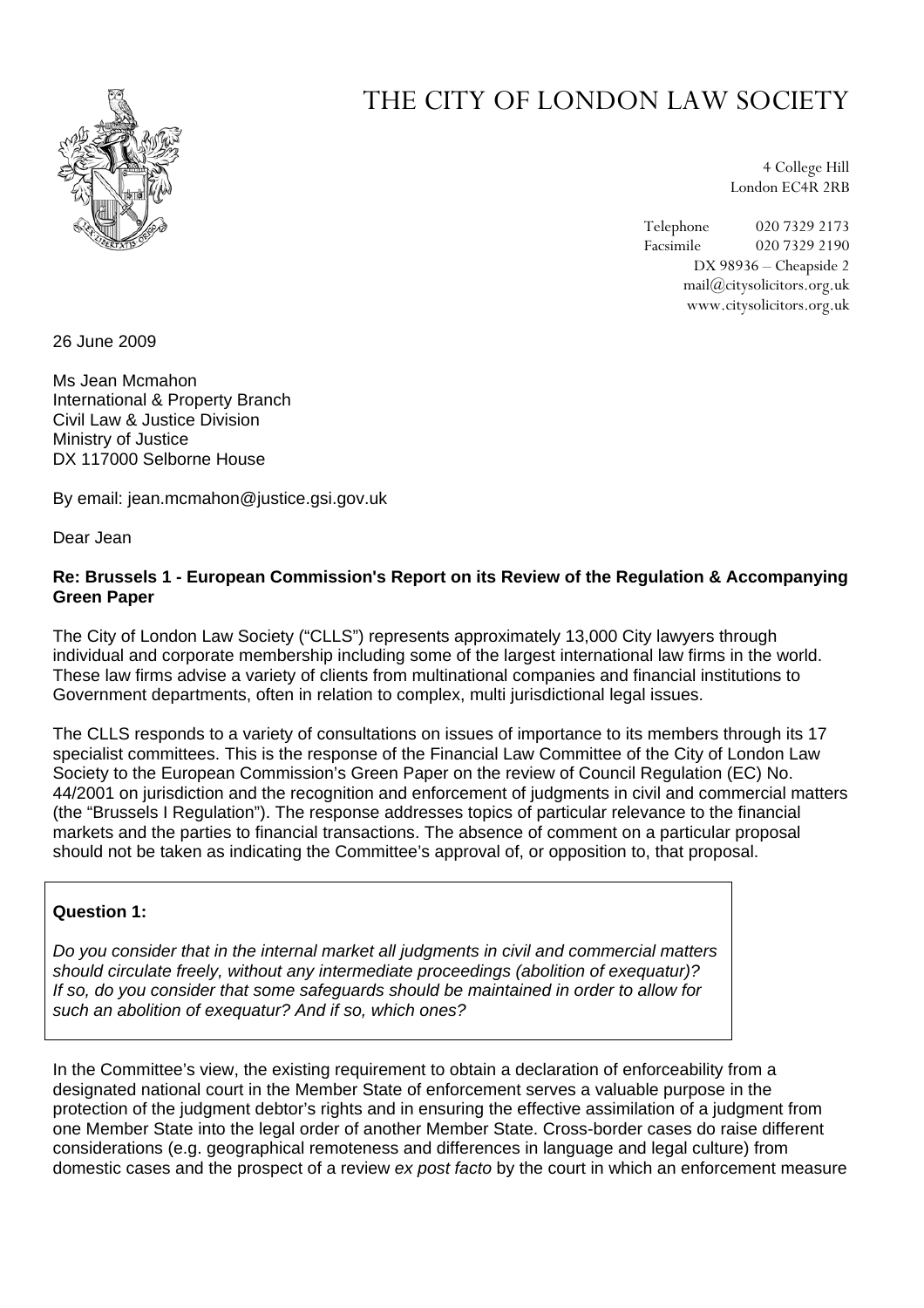has been sought seems unlikely to provide sufficient protection. The Committee agrees, however, that the existing procedures could be improved with a view to reducing costs and delays, and would support the streamlining of national procedural arrangements to enforce judgments in one or more Member States, using information technology where appropriate.

Further, in the Committee's view, the existing grounds (Art. 34) for objecting to recognition or enforcement under the Regulation should remain, albeit that they should receive a narrow interpretation in accordance with the ECJ's existing case law. In particular, the fact that the Regulation contains rules on *lis pendens* designed to avoid irreconcilable judgments does not exclude the necessity also to deal with issues of irreconcilability with other Member State court or third country judgments at the recognition/enforcement stage. In particular, the ability to object to recognition or enforcement on grounds of public policy or default of service should remain, subject to existing restrictions.

If, contrary to the view expressed above, "*exequatur*" is abolished, it will be vital to ensure that the judgment debtor's interests are protected. For example, subject to the possibility of obtaining provisional or protective measures without notification, it should in this case be a requirement that the judgment creditor serve on the judgment debtor in accordance with the Service Regulation an extra-judicial notice of his intention to enforce a judgment under the Regulation outside the Member State of origin.

# **Question 2:**

*Do you think that the special jurisdiction rules of the Regulation could be applied to third State defendants? What additional grounds of jurisdiction against such defendants do you consider necessary?* 

*How should the Regulation take into account exclusive jurisdiction of third States' courts and proceedings brought before the courts of third States?* 

In the Committee's view, the development of rules concerning jurisdiction and the recognition and enforcement of judgments affecting third countries, or their nationals, should be pursued through the exercise by the Community of its external competence in concluding bilateral or multilateral agreements with third countries. We would therefore welcome the Commission being given a mandate by the Council to conclude such bilateral or multi-lateral arrangements. For the time being, and such until efforts have been made to reach an internationally acceptable solution, the legal and practical case for a significant expansion of the Regulation's scope appears very weak. No compelling "necessity" for new rules of this kind, to facilitate the functioning of the internal market, has been demonstrated. Nor is there any evidence in practice that Member States have failed to address the issues adequately.

## **Question 3:**

*Which of the above suggested solutions, or any other possible solutions, do you consider most appropriate in order to enhance the effectiveness of choice of court agreements in the Community?* 

From the viewpoint of participants in the financial markets, this Question and Question 7 below concerning arbitration proceedings are the most important topics addressed in the Green Paper. It is essential that effective steps should be taken to support and protect the exercise of party autonomy with respect to dispute resolution processes.

In terms of building an international consensus on these issues, the Committee would urge the Community to accede at the earliest possible opportunity to the Hague Choice of Court Convention and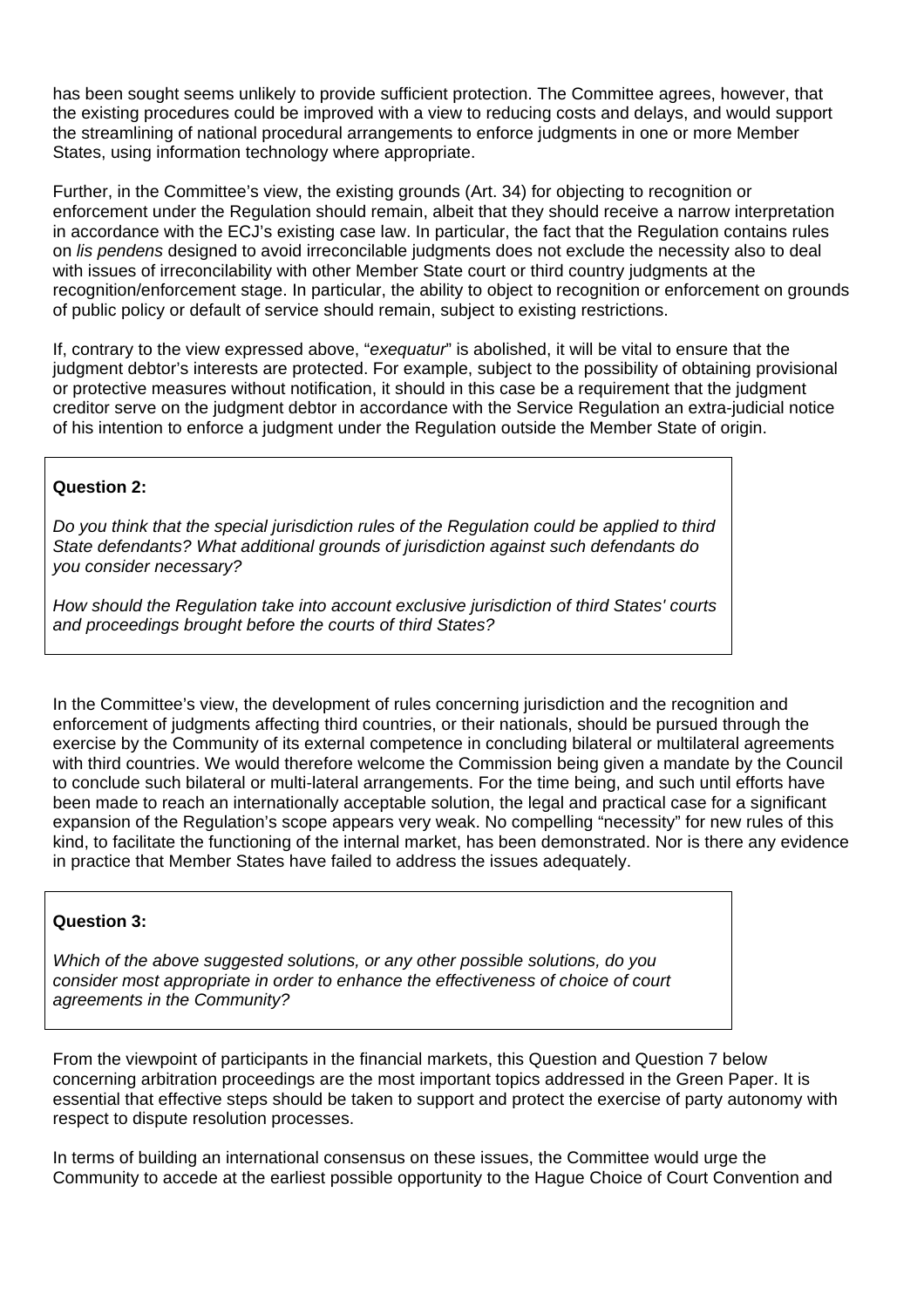to extend its application to non-exclusive choice of court agreements. To avoid different treatment of choice of court agreements in "intra-Community" situations, Art. 23 of the Regulation should be amended so that it is compatible with the Hague Convention, provides effective protection for party autonomy in choice of court agreements and deters tactical litigation designed to frustrate such agreements. Such amendments should include *either* the adjustment of the priority rule that currently exists under Art. 27 of the Regulation, by requiring any Member State court other than the court (apparently) chosen to stay its proceedings until the court (apparently) chosen has decided whether to accept jurisdiction *or* a stronger rule excluding the jurisdiction of other Member State courts unless the court or courts (apparently) chosen have declined jurisdiction (cf. Art. 23(3)). The Committee favours the latter solution where both parties are pursuing a commercial activity as this provides the greatest legal certainty and minimises the risk of collateral bad faith litigation.

Of the other solutions proposed in the Green Paper, the Committee would comment that greater communication and co-operation between courts is greatly to be desired, but cannot of itself provide a solution to the problems that have manifested themselves and may serve only to increase costs. The Committee agrees, however, that a rule requiring Member State courts to decide issues of jurisdiction separately from consideration of the merits and within a specified time limit would be beneficial. Finally, the Committee would support the development of standard form wording for jurisdiction clauses outside the legislative framework of the Regulation, to encourage familiarity with such clauses and their use in contracts between parties using different languages in their negotiations. Such wording should not, however, attract a different or more favourable regime from other choice of court agreements satisfying the formal requirements in Art. 23 of the Regulation.

## **Question 4:**

*What are the shortcomings in the current system of patent litigation you would consider to be the most important to be addressed in the context of Regulation 44/2001 and which of the above solutions do you consider appropriate in order to enhance the enforcement of industrial property rights for rightholders in enforcing and defending rights as well as the position of claimants who seek to challenge those rights in the context of the Regulation?* 

As this Question raises matters outside the Committee's remit, the Committee does not respond.

## **Question 5:**

*How do you think that the coordination of parallel proceedings (lis pendens) before the courts of different Member States may be improved? Do you think that a consolidation of proceedings by and/or against several parties should be provided for at Community level on the basis of uniform rules?* 

In the Committee's view, putting to one side situations involving choice of court agreements, the *lis pendens* provisions in the Regulation work reasonably well in practice and are not in need of a radical overhaul. In particular, the Committee sees no need to discriminate against applications for negative declarations, which may serve a legitimate purpose and no compelling case for harmonised rules on the consolidation of actions.

The possible reform of Art. 6 in the context of collective redress procedures should be addressed as part of an overall package of measures designed to solve the particular problems that arise (for example) in the enforcement of EC consumer and competition law, and should not form part of the present review of the Regulation.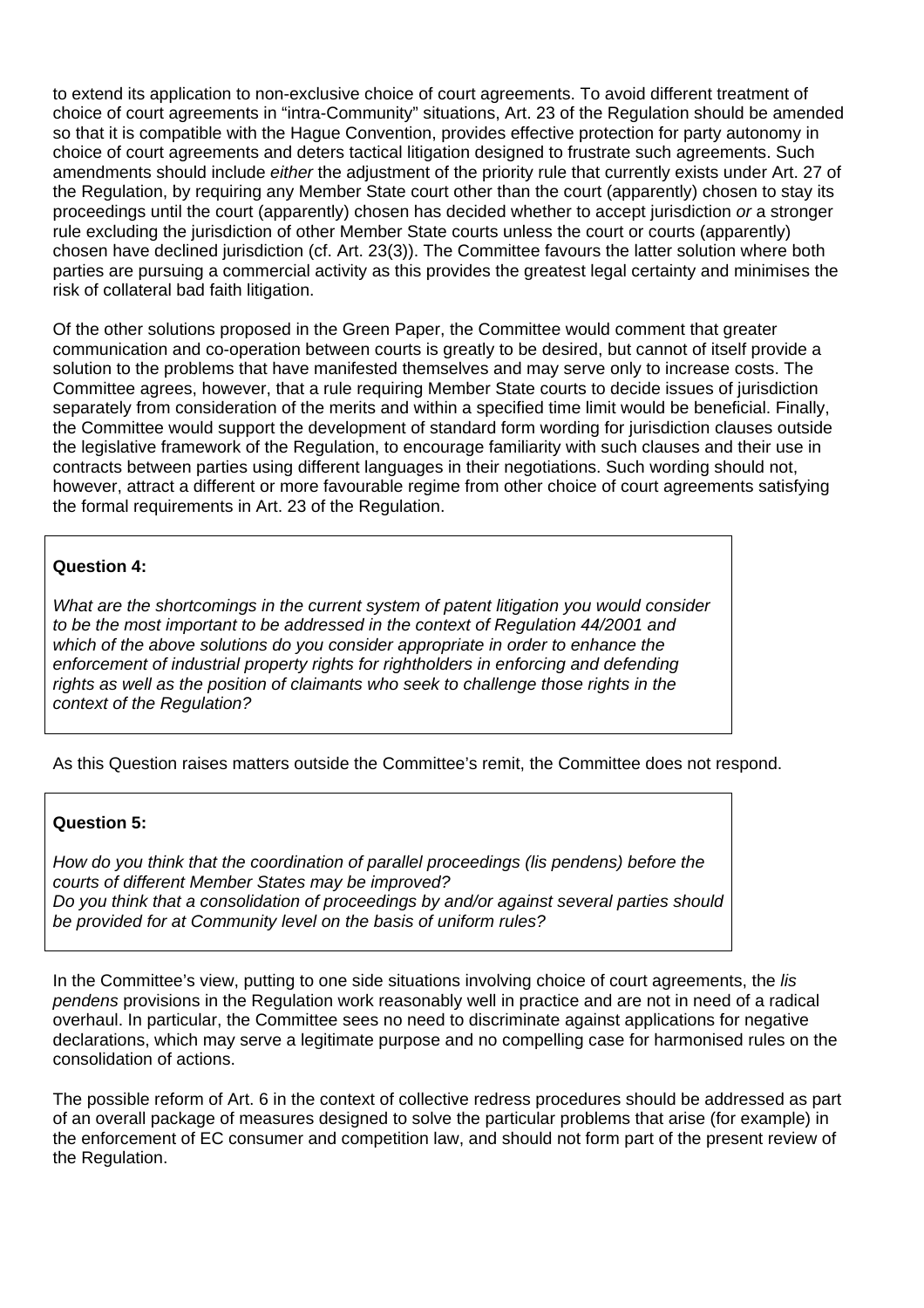#### **Question 6:**

*Do you think that the free circulation of provisional measures may be improved in the ways suggested in the Report and in this Green Paper? Do you see other possibilities to improve such a circulation?* 

The Committee would support a clarification of the definition of "judgment" in the Regulation so that all provisional measures may be enforced in other Member States, subject to the grounds of objection in Art. 34.

As to the proposal that the court having jurisdiction over the substance of the dispute may set aside a provisional measure granted in another Member State, the Committee is concerned that this could well be problematic and, in particular, may unduly impinge on national judicial sovereignty. A better solution would be to facilitate greater communication between Member State courts and to require courts granting or faced with an application to discharge provisional measures to take into account the views of the court having jurisdiction over the substance.

# **Question 7:**

*Which action do you consider appropriate at Community level:* 

- *To strengthen the effectiveness of arbitration agreements;*
- *To ensure a good coordination between judicial and arbitration proceedings;*
- *To enhance the effectiveness of arbitration awards?*

Arbitration provides an important, and increasingly used, method of dispute resolution in financial and commercial transactions. Whatever action is taken in the course of this review should have the objective of maintaining the Community's standing as a venue for arbitration, and enhancing party autonomy (consistently with the approach to choice of court agreements – see Question 3 above).

The Committee supports the proposals set out in the Study by Professors Hess, Pfeiffer and Schlosser as a starting point for bringing arbitration within the framework of the Regulation. The key element in the package should be a requirement on Member State courts other than those in which the arbitration has its "seat" to decline jurisdiction in matters falling within the scope of an arbitration agreement, as well as any ancillary matters relating to the arbitration (e.g. the appointment or removal of arbitrators, and procedural steps in support of the arbitration). Further work will, however, be required (with due consultation of practitioners and international arbitral bodies) to ensure that the regime is both consistent with the 1958 New York Convention, the leading international agreement in this field, and respects the different approaches currently taken by Member States to the allocation of competence between national courts and arbitral tribunals. On this view, any exclusive competence with respect to matters relating to arbitration should refer to "the courts of the Member State of the seat of the arbitration (without prejudice to the allocation of competence in that Member State between its courts and the arbitral tribunal)".

As to the concept of "place" or "seat" of the arbitration, it will be vital to develop a common set of rules that does not encourage speculative challenges to the validity of an arbitration agreement in the period before the tribunal has been constituted and the seat determined, in cases where the parties have not themselves designated the "seat".

Absent agreement on the exclusive competence of the courts of the Member State of the seat of the arbitration, the Committee would favour the continued exclusion of arbitration together with any ancillary proceedings relating to arbitration, including any question as to the validity or effect of an arbitration